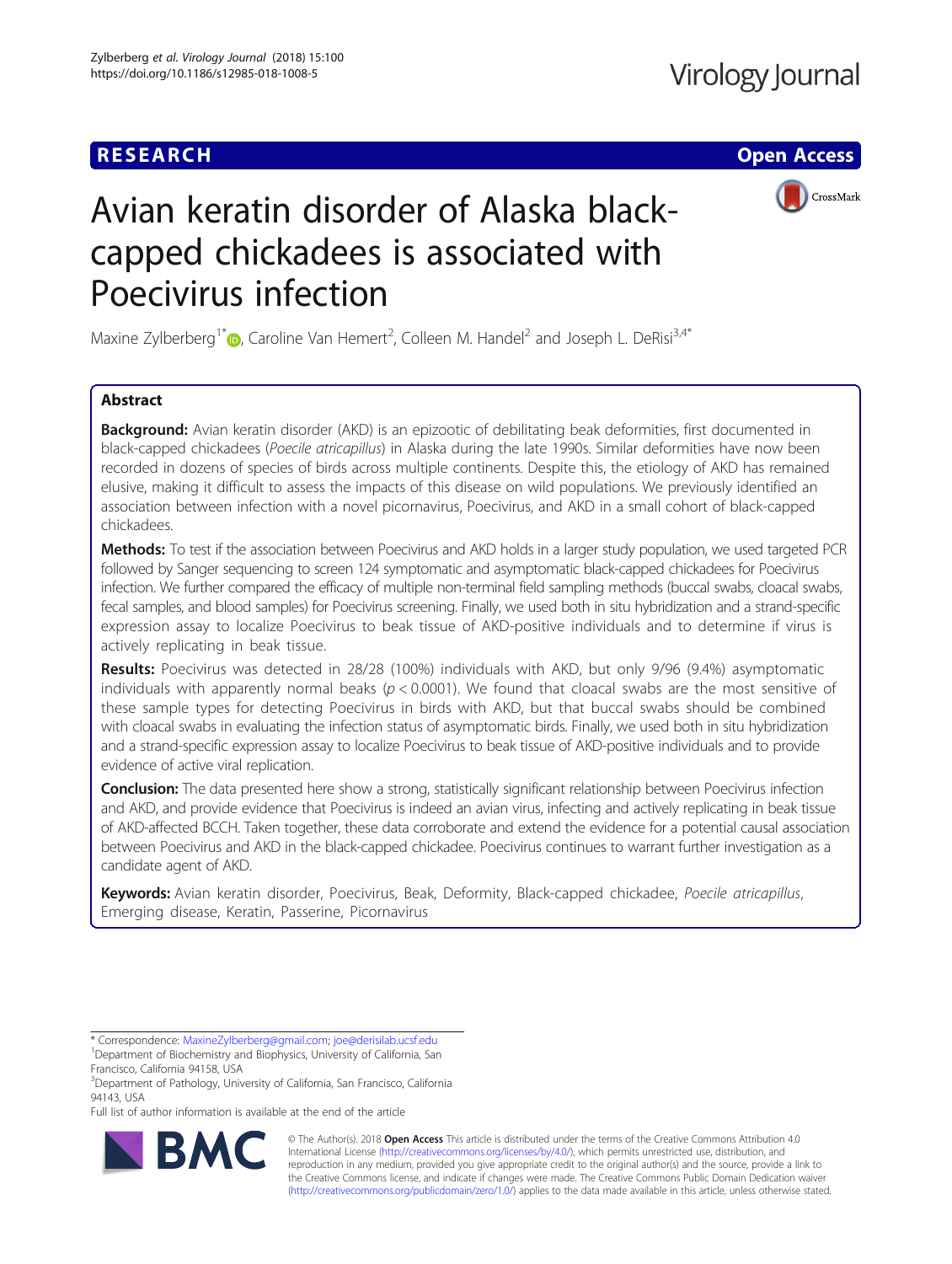#### Background

In recent years, beak deformities have been documented in dozens of avian species across continents. Birds afflicted by this disease, called avian keratin disorder (AKD), develop beak deformities characterized by elongation and often crossing and marked curvature (Fig. 1) [[1\]](#page-7-0). These deformities result in decreased ability to feed and preen, changes in diet, and higher susceptibility to infection with a variety of parasites and pathogens, and ultimately lead to decreased fitness and survival  $[1-5]$  $[1-5]$  $[1-5]$  $[1-5]$ . While the population-level impacts of AKD remain uncertain, the high prevalence, fitness impacts, and widespread nature of AKD among multiple host species raise concern that this pathology could have broad-ranging and negative impacts on wild bird populations [[1,](#page-7-0) [6,](#page-7-0) [7\]](#page-7-0).

AKD was first documented among black-capped chickadees (BCCH, Poecile atricapillus) in Alaska in the late 1990s [\[1\]](#page-7-0), with an average prevalence of 6.5% in adult Alaskan BCCH. Meanwhile, morphologically similar deformities have been documented in more than 40 avian species in North America and over 30 species in the United Kingdom  $[1, 8-10]$  $[1, 8-10]$  $[1, 8-10]$  $[1, 8-10]$  $[1, 8-10]$ . Such deformities appear to be particularly common in corvids (such as the northwestern crow [Corvus caurinus] in North America and the rook [C. frugilegus] in the United Kingdom); cavity-nesting passerines (such as BCCH and the red-breasted nuthatch [Sitta canadensis] in North America and the Eurasian blue tit [Cyanistes caeruleus] in the United Kingdom); and raptors in North America [\[1](#page-7-0), [6](#page-7-0)]. Despite the similarity of the gross pathology observed across species, it is unknown if a common factor is responsible. This is partly because the cause of AKD has remained elusive for over two decades [[3,](#page-7-0) [7\]](#page-7-0).

The identification of the causative agent of AKD is necessary to determine whether the beak pathologies observed across species represent a multi-species epizootic. Furthermore, knowing the etiologic agent will allow scientists to determine the prevalence of this disease and evaluate its impact on avian populations apart from other potential causes of gross beak abnormalities. Indeed, a variety of factors can contribute to beak deformities, including environmental contaminants, nutritional deficiencies, trauma, and exposure to infectious agents [[11](#page-7-0)]. However, over the years, multiple studies failed to find clear evidence of contaminant exposure, a nutrient deficiency, or bacterial or fungal infection underlying AKD [\[3](#page-7-0), [12](#page-7-0)]. In 2016, we used unbiased, high-throughput metagenomic sequencing of beak tissue from BCCH affected by AKD to identify Poecivirus, a candidate agent. Poecivirus is most closely related to avian picornaviruses, but represents a novel viral genus [\[7\]](#page-7-0). Subsequent screening of 28 BCCH revealed that 19/19 of BCCH affected by AKD tested positive for Poecivirus, compared with only 2/ 9 asymptomatic individuals. These results suggested that Poecivirus merited further investigation as a candidate etiological agent of AKD in BCCH.

Our previous work indicated that in addition to beak tissues, Poecivirus could be detected in cloacal and buccal swabs, providing a non-terminal method of sampling individuals for infection, and a potential route to sampling a substantially larger number of individuals [\[7](#page-7-0)]. Here, we apply these and other methods to further explore the association of Poecivirus and AKD. We tested a variety of samples (cloacal and buccal swabs, blood, and feces) from 28 individuals affected by AKD and 96 asymptomatic control individuals for the presence of Poecivirus using targeted PCR primers followed by Sanger sequencing. In addition to increasing our sample size for correlation between AKD and Poecivirus, we used quantitative PCR (qPCR) to investigate the relationship between viral load in beak tissue and the extent of beak deformities observed in AKD cases. Finally, we used in situ hybridization to localize viral particles and a strand-specific gene expression assay to demonstrate the presence of replicating virus in beak tissue of individuals with AKD. Taken together, the data presented here provide additional evidence to support our hypothesis that Poecivirus is a potential candidate etiological agent of AKD in black-capped chickadees.

#### Methods

#### Sample collection

We tested 124 BCCH (28 individuals with AKD and 96 asymptomatic control individuals) for the presence of

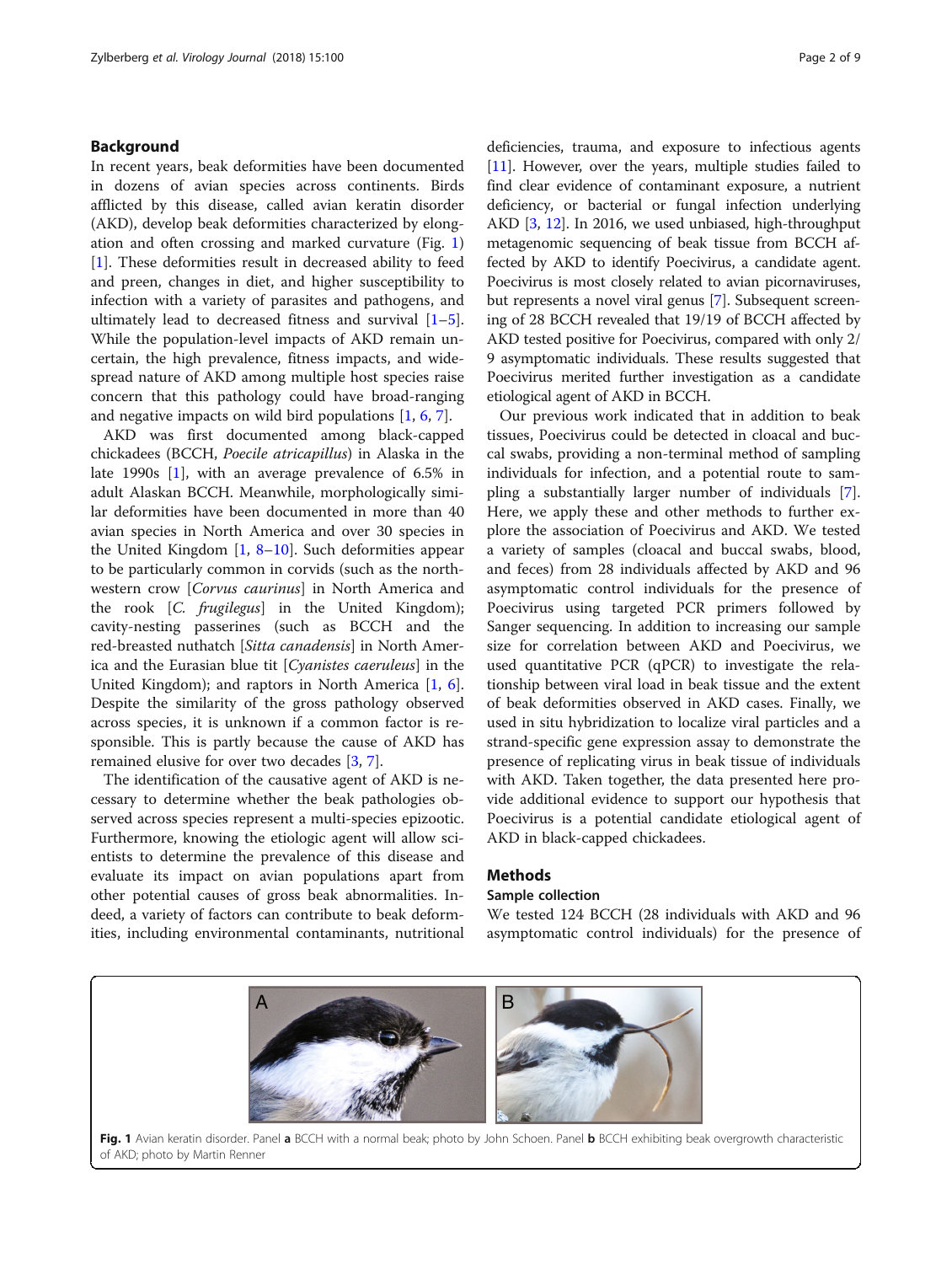Poecivirus using cloacal swabs. To obtain samples, individuals were captured using funnel traps and mist nets in Anchorage and the Matanuska-Susitna Valley, Alaska, during the non-breeding season in 2015 (March–April), 2016 (March–April, October–December), and 2017 (March, April). Standard beak measurements were used to classify individuals as AKD-affected or unaffected [\[1](#page-7-0)]. Briefly, an individual was considered AKD-affected if it had a nares-to-tip length (chord measurement from anterior end of the right nare to the tip of the upper beak)  $\geq$ 8.2 mm, an overbite or underbite of  $>$  1.0 mm, or, in the case of specimens for which we had beak samples, if its beak exhibited evidence of hyperkeratosis at the cellular level [[7\]](#page-7-0). We chose to use cloacal swabs because they are non-destructive and easily obtained, and we previously showed cloacal swabs to contain relatively high viral load [\[7](#page-7-0)]. In addition, we tested buccal swabs, blood samples, and fecal samples from a subset of individuals to compare the efficacy of a variety of non-terminal sample types for Poecivirus detection. We tested buccal swabs from 21 of the individuals with AKD and 75 of the control individuals. We tested blood samples collected by brachial venipuncture and fecal samples obtained opportunistically from subsets of individuals with AKD ( $N = 13$  and  $N = 4$ , respectively). Swab, blood, and fecal samples (collected opportunistically if a bird defecated during handling) were placed in Longmire buffer [[13](#page-7-0)] and stored frozen at − 80 °C until processed.

For viral load determination, in-situ hybridization, and gene expression assay, we used subsets of samples remaining from our previous study [\[7\]](#page-7-0), for which we obtained beak tissue samples from 28 individuals. Nineteen of these exhibited AKD and were trapped using funnel traps and mist nets in Anchorage and the Matanuska-Susitna Valley, Alaska, during the non-breeding season from 2001 to 2015. Data on infection status of these individuals have been published previously. The 10 individuals with AKD that were collected from 2001 to 2010 were euthanized upon capture with isoflurane using the open-drop method and stored frozen at  $-20$  °C; the remaining 9 specimens were captured in the winter of 2014 and spring of 2015, euthanized, and stored overnight at 4 °C prior to necropsy, at which time portions of tissues were frozen at − 80 °C and additional samples were placed in formalin. From 2 of these, we collected cloacal and buccal swabs prior to euthanasia; swabs were stored in Longmire buffer [\[13\]](#page-7-0). Nine individuals not affected by AKD were collected opportunistically between 1995 and 2010 and stored frozen at − 20 °C; tissues from a subset of these individuals were used as negative controls in the gene expression assay measuring viral replication. Of the tissue samples collected from our previous study, we had adequate samples remaining from 17 individuals that tested positive for Poecivirus; of these 16 exhibited AKD, and one was asymptomatic.

All work was conducted with the approval of the U. S. Geological Survey (USGS) Alaska Science Center Institutional Animal Care and Use Committee (Assurance #2016–14) and under appropriate state and federal permits.

#### Testing for an association between Poecivirus and avian keratin disorder

RNA was extracted from cloacal and buccal swab samples using a Zymo viral RNA kit. For each sample, 75 μl of Longmire buffer was mixed with 225 μl of viral RNA buffer and the extraction proceeded as described in the manufacturer's protocol. RNA from tissue samples was extracted using a Zymo quick RNA miniprep kit as previously described [[7](#page-7-0)]. Following extraction, 200 ng of RNA were reverse transcribed in 10 μl reactions containing 100 pmol random hexamer, 1 Χ reaction buffer, 5 mM dithiothreitol, 1.25 mM (each) deoxynucleoside triphosphates (dNTPs), and 100 U Superscript III (Life Technologies); mixtures were incubated at 25 °C for 5 min, 42 °C for 60 min, and 70 °C for 15 min. Following reverse transcription, cDNA was screened via PCR using Poecivirus-specific primers (Additional file [1\)](#page-7-0). Samples were initially screened via qPCR using primers Poeci\_7F and Poeci\_7R; samples with a positive result via qPCR were than subjected to PCR using the additional primer pairs to obtain longer amplicons that were Sanger sequenced to confirm the presence of Poecivirus. Quantitative PCR mixtures contained 1X LC480 Sybr Green master mix (Roche), 0.1 μM Poeci\_7F, 0.1 μM Poeci\_7R, and 5 μl of 1:20-diluted cDNA. PCR mixtures contained 1Χ iProof master mix, 0.5 μM primer, and 5 μl sample template. Thermocycling consisted of 98 °C for 30 s, then 40–45 cycles of 98 °C for 10 s, 58 °C for 10 s, and 72 °C for 30 s, then a 5 min elongation step of 72 °C. Amplicons were visualized using agarose gels; those in the correct size range were purified using a DNA Clean and Concentrator kit or Zymoclean Gel DNA recovery kit (Zymo) and Sanger sequenced (Quintara Biosciences). We used likelihood ratio chi-square tests to test whether there was a difference in likelihood of infection with Poecivirus between AKD and control individuals.

#### Viral load

Quantitative PCR was conducted as described above and was used to determine viral load in beak samples from Poecivirus-positive individuals ( $n = 15$ ). For each sample, the cyclic threshold (Ct) value obtained using primers Poeci\_7F and Poeci\_7R ( $\text{Ct}_{\text{Poeci}}$ ) was normalized to the Ct<sub>ref</sub> value obtained using primers to avian cellular RNA (avi\_8F, avi\_8R). Viral load was calculated using the equation viral load =  $2^{\text{(CFoeci - Ctref)}}$ . We used linear regression to test for a relationship between beak length and viral load in Poecivirus-positive individuals.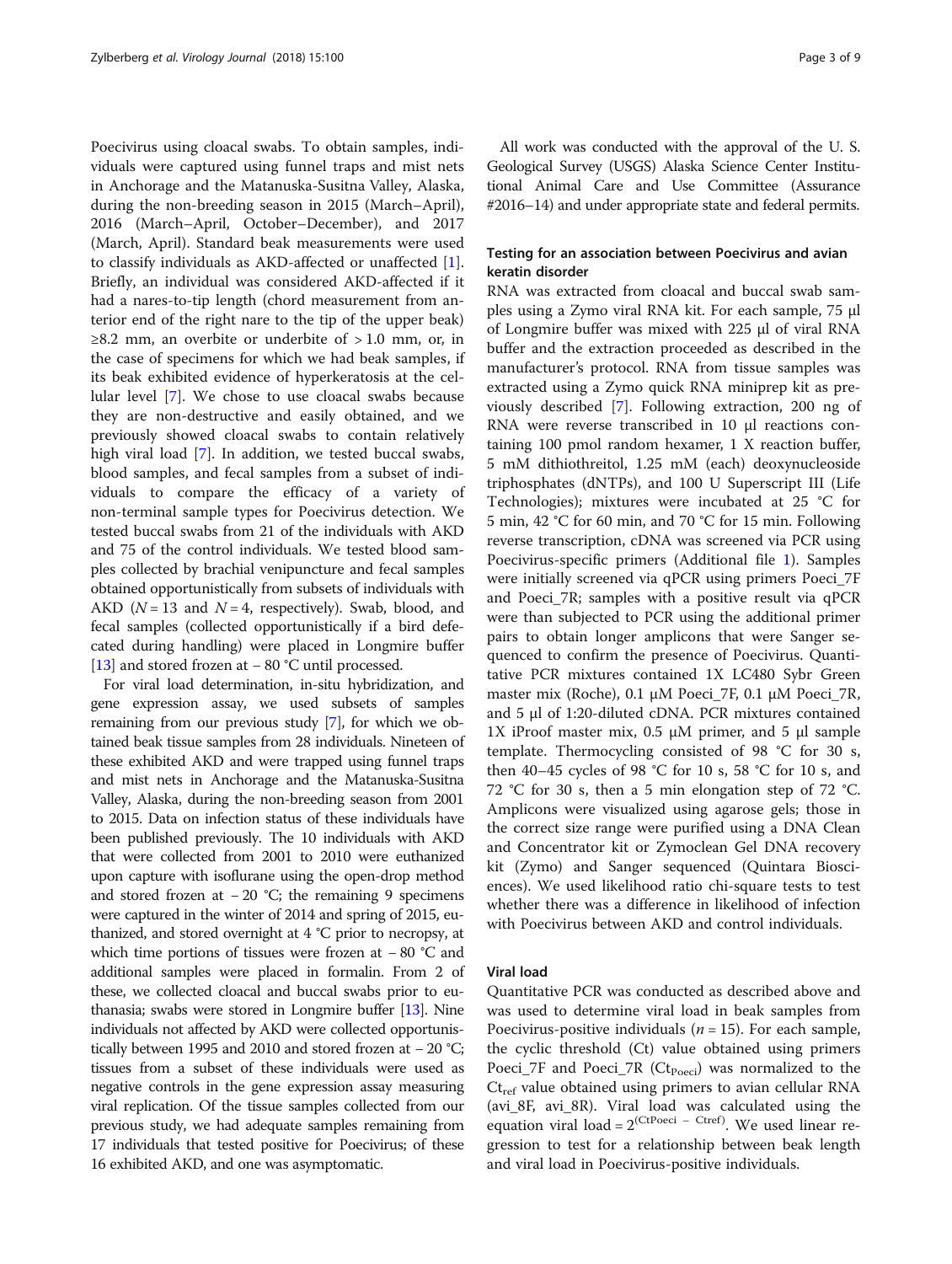#### Virus localization of mRNA via in situ hybridization

For mRNA in situ hybridization, we examined tissue from four of the individuals with the highest qPCR measured levels of Poecivirus in beak tissue. Beak tissue was collected and stored frozen at − 80 °C until processed. Tissue was fixed overnight in 4% paraformaldehyde at room temperature, and then decalcified for 2.5 weeks in 0.5 mM EDTA at 4 °C. Decalcified tissue was frozen in Optimal Cutting Temperature (OCT) embedding media with dry ice and cut into 10 μm sections on a cryostat. In situ detection of positive strand viral RNA was conducted using the RNAscope 2.5 High Definition (HD) Brown assay kit (Advanced Cell Diagnostics, Inc., Hayward, CA). The assay was conducted following the manufacturer's recommendations, with the exception that sections underwent a 45 min protease plus treatment in place of the recommended 30 min treatment. Images were captured with a Nikon Ti-E microscope fitted with a Nikon DS-Ri2 camera.

#### Detection of viral replication

The presence of negative strand virus was evaluated in Poecivirus-positive individuals using the NanoString nCounter™ Elements system (NanoString, Seattle, WA) gene expression assay. Eight oligonucleotide probes were designed to target negative strand virus evenly distributed across the viral genome, 2 oligonucleotide probes were designed to target positive strand virus, and an additional 2 oligonucleotide probes were designed to target a BCCH housekeeping gene, NADH ND2 (GenBank: KF183899.1); oligonucleotide probes were obtained from IDT (Coralville, IA). Negative and positive strand virus genome segments were made using Gibson assembly cloning followed by transcription with T7 polymerase [[14\]](#page-7-0); equimolar pools of this RNA served as positive controls of probe activity. A 50 ng sample was hybridized with Tagsets (NanoString) and oligonucleotide probes at 65 °C for 16 h and the excess probes were washed away; in addition, a water negative control was run in one lane, and positive control RNA was run in each of four lanes, with 100, 1000, 10,000, or 100,000 copies of target RNA added to control lanes 1–4, respectively. The digital counts were captured by nCounter Digital Analyzer and the data were analyzed by nSolver Analysis Software (NanoString). Following standard NanoString analysis methods, individuals were considered to have a positive result for any single probe if that probe exhibited levels 2 standard deviations or greater above that of negative controls. We used linear regression to test for a relationship between beak length and viral RNA count in Poecivirus-positive individuals. Statistical analyses were conducted using JMP 7.0.1 by SAS (SAS Institute Inc., Cary, NC).

#### Results

Among the BCCH with AKD, 28/28 (100%) individuals tested positive for Poecivirus by PCR of cDNA from buccal or cloacal swab samples or both. Only 9/96 (9.4%) control individuals tested positive for the presence of Poecivirus (Fig. [2](#page-4-0)). Of note, follow-up data are available for four of the asymptomatic control individuals that tested positive for Poecivirus. One of these (1/4, 25%) had developed an elongated beak typical of AKD when recaptured 6 months later (beak length of 12.5 mm). The other three birds (3/4, 75%) did not show evidence of elongated beaks when recaptured 6–12 months after testing positive for Poecivirus; their maximum subsequent beak lengths were 7.8, 7.4, and 7.1 mm (we do not have subsequent data on Poecivirus infection status).

Among the BCCH with AKD, 27/28 (96.4%) tested positive via cloacal swab. In comparison, 3/21 (14.3%) individuals with AKD tested positive for Poecivirus via buccal swab, one of these having tested negative via cloacal swab (Table [1\)](#page-4-0). Among the asymptomatic control BCCH, 5/96 (5.2%) individuals tested positive for Poecivirus via cloacal swab, 4/75 (5.3%) tested positive via buccal swab, and none tested positive via both cloacal and buccal swab. None of the blood samples (0/13) or fecal samples (0/4) from AKD-positive individuals tested positive for Poecivirus, despite 13/13 of these individuals testing positive for the presence of Poecivirus via cloacal and/or buccal swab. Overall, targeted PCR testing of cloacal swabs for the presence of Poecivirus resulted in most cases of Poecivirus detection, and were most consistent with our previous, beak tissue-based testing, which detected the presence of Poecivirus in 19/19 (100%) of AKD individuals tested [[7\]](#page-7-0). However, cloacal and buccal swabs provided complementary information on the presence of Poecivirus in individuals without apparent beak deformities.

Individuals with AKD were significantly more likely to be infected with Poecivirus than expected by chance if we consider the swab data from the current study ( $p < 0.0001$ ,  $\chi^2$  = 91.42, df = 1, N = 124) and when we combine the swab data from the current study with our previous data that tested individuals for Poecivirus using beak and cloacal tissue ( $p < 0.0001$ ,  $\chi^2 = 127.77$  $\chi^2 = 127.77$  $\chi^2 = 127.77$ , df = 1, N = 150; Fig. 2) [[7\]](#page-7-0). However, we found only a weak, if statistically significant, relationship between beak length and viral load in beak tissue ( $p = 0.026$ ,  $R^2_{\text{adj}} = 0.28$ ,  $F = 6.35$  $F = 6.35$  $F = 6.35$ ,  $N = 15$ ; Fig. 3; qPCR threshold cycle for viral detection ranged from 14.3–23.8).

We next sought to address the localization of Poecivirus at the site of pathology in AKD-affected individuals. Examination of beak tissue from four Poecivirus-infected individuals via RNAscope in situ hybridization revealed the presence of virus in the stratum germinativum and the stratum corneum (Fig. [4\)](#page-5-0). The same method failed to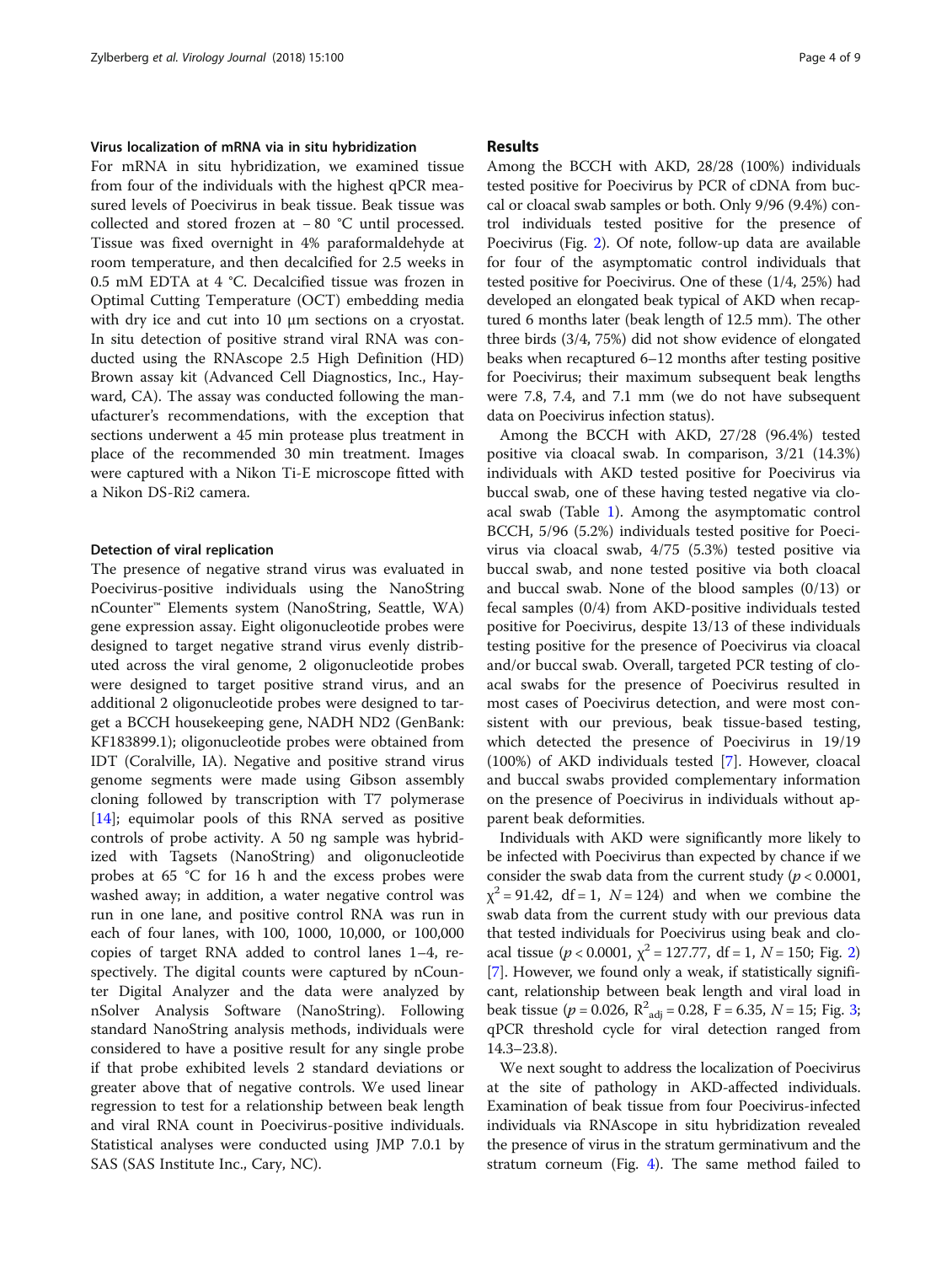<span id="page-4-0"></span>

detect virus in the brain, liver, or gastrointestinal tract of one of these individuals in which we examined these tissues (data not shown).

Because Poecivirus is a positive strand virus, detection of Poecivirus negative strand is indicative of viral replication. To test for the presence of actively replicating virus, we carried out studies to directly detect and quantify both negative and positive sense Poecivirus RNAs. We used a total of 8 probes to detect negative sense virus RNA, 2 probes for positive sense virus RNA, and 2 probes for the BCCH housekeeping gene NADH ND2 (Fig. [5](#page-6-0)). We detected expression of both positive and negative strand Poecivirus RNA in 11/11 Poecivirus-infected individuals (Fig. [5\)](#page-6-0). The probes for negative strand virus varied in their efficacy, detecting negative strand virus in 6–10 AKD individuals, although no probe to negative strand virus detected virus in every individual that tested positive for negative strand virus overall. One probe failed to detect virus in both the samples and the positive controls, including those that contained amounts of negative strand virus well above the stated minimum detection limits of the assay; as a result, this probe is absent from Fig. [5.](#page-6-0) The number of negative strand RNAs normalized to the average number of BCCH NADH ND2 (when both probes to

this gene were considered, GenBank: KF183899.1) ranged from 4.05E-04 to 1.13E-01. In comparison, the number of positive strand RNAs normalized to the average number of BCCH NADH ND2 was much higher, ranging from 1.09E-01 to 9.28E00. Neither negative nor positive strand RNAs explained a statistically significant amount of variation in beak length when normalized to average counts of the BCCH housekeeping gene (NADH ND2)  $(R^2$ adj = 0.013, and  $R^2$ adj < 0.0001, respectively).

#### Discussion

In this study, we investigated the relationship between Poecivirus and avian keratin disorder (AKD), a disease characterized by beak deformities that appears to affect a large number of species across multiple continents. We previously used next-generation sequencing to identify and characterize the full-length genome of Poecivirus, a novel picornavirus, present in a small cohort of BCCH with AKD. Here we expand on that work, testing a substantially larger cohort of individuals  $(N = 124)$  for the presence of the virus. We demonstrated a statistically significant correlation between Poecivirus infection and AKD, with Poecivirus present in 28/28 (100%) of AKD-affected BCCH, and 9/96 (9.4%) of control

Table 1 Efficacy of different non-terminal sampling methods for detecting Poecivirus in black-capped chickadees (Poecile atricapillus) exhibiting signs of avian keratin disorder (AKD-affected) and in asymptomatic controls

| <u>and the contract and an extension of the contract of the contract of the contract of the contract of the contract of the contract of the contract of the contract of the contract of the contract of the contract of the cont</u> |                  |               |              |              |              |
|--------------------------------------------------------------------------------------------------------------------------------------------------------------------------------------------------------------------------------------|------------------|---------------|--------------|--------------|--------------|
|                                                                                                                                                                                                                                      | Positive overall | cloacal swab  | buccal swab  | blood sample | fecal sample |
| AKD-affected                                                                                                                                                                                                                         | 28/28 (100%)     | 27/28 (96.4%) | 3/21 (14.3%) | 0/13         | 0/4          |
| Asymptomatic control                                                                                                                                                                                                                 | 9/96 (9.4%)      | 5/96 (5.2%)   | 4/75 (5.3%)  | ΝA           | ΝA           |
|                                                                                                                                                                                                                                      |                  |               |              |              |              |

NA = not applicable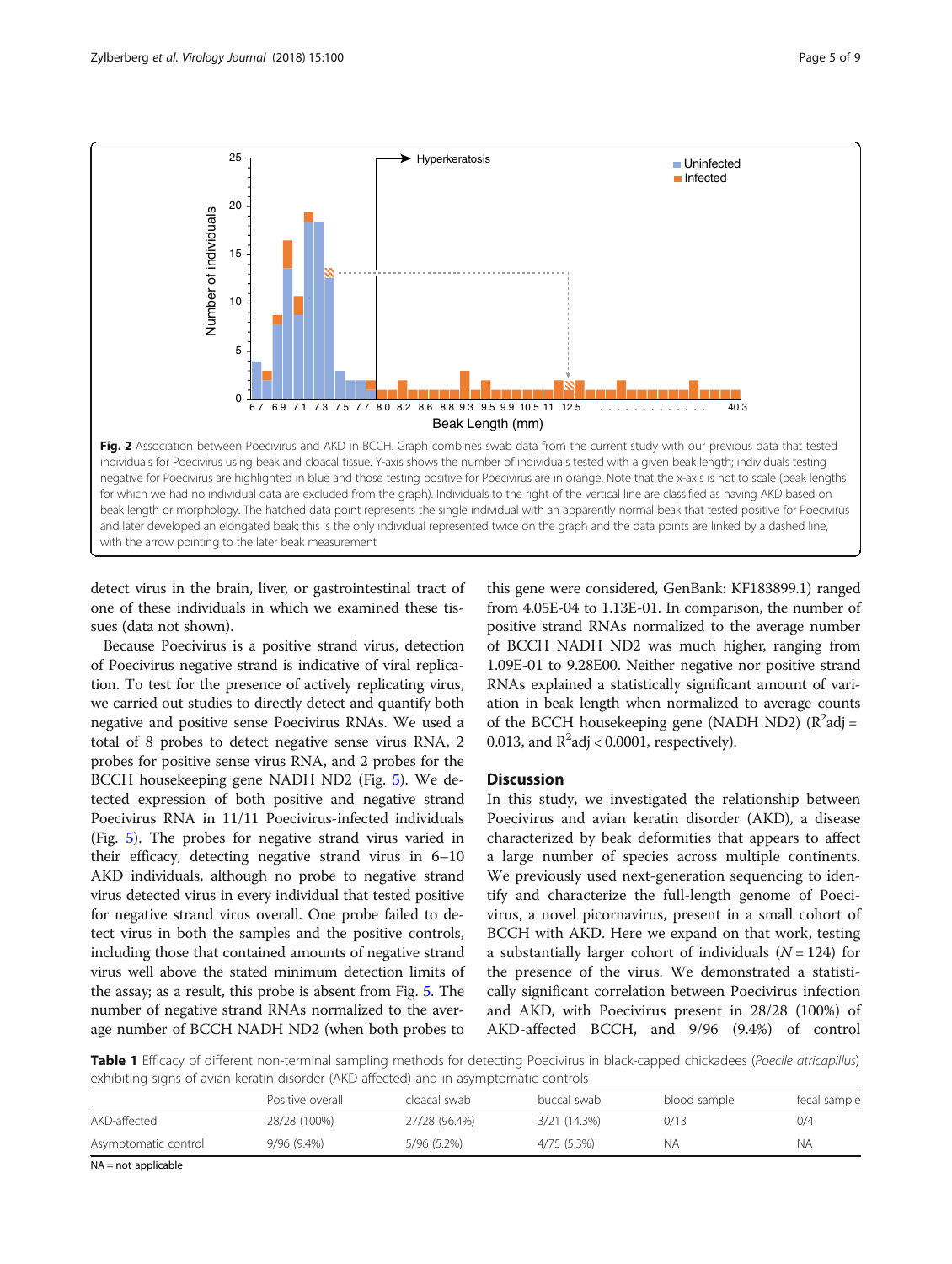<span id="page-5-0"></span>

individuals. These results are consistent with those of our previous study, which found an identical prevalence of Poecivirus in AKD-affected birds (100% of 19) and a slightly higher but not statistically different prevalence among asymptomatic control individuals (22% of 9;  $p =$ 0.28,  $\chi^2$  = 1.17, df = 1). The slight discrepancy is likely attributable to the small sample size of control birds in our earlier study, although it could also reflect better detection of Poecivirus in sectioned tissue samples vs. swabs, or seasonal differences in disease spread or pathology, as has been documented in a variety of other infectious avian diseases (e.g., [[15](#page-7-0)–[20](#page-8-0)]).

The finding that some phenotypically AKD-asymptomatic ("control") birds were positive for Poecivirus also merits further consideration. There are several potential explanations for this finding (for an in-depth discussion of this topic, see [[7](#page-7-0)]). Briefly, the asymptomatic birds that tested positive for Poecivirus may have had subclinical infections and may never manifest the AKD pathology despite being infected

(as is the case for related viruses  $[21, 22]$  $[21, 22]$  $[21, 22]$  $[21, 22]$  $[21, 22]$ ), or these individuals may have been in an early stage of infection, before sufficient time had passed for them to grow the elongated beak that defines AKD. Indeed, 1/4 (25%) individuals that tested positive for Poecivirus while apparently unaffected by AKD, and for which we have subsequent data, was later captured with an elongated beak. This individual was captured with a normal beak in April 2016 (beak length 7.4 mm) and tested positive for Poecivirus via cloacal swab; when recaptured 7 months later, it still tested positive for Poecivirus but now had a severely elongated beak (12.5 mm; we do not have data on the infection status of the other three birds upon recapture). Alternatively, it is possible that Poecivirus infection is not related to AKD; however, the presence of Poecivirus in significantly more AKD-affected birds than unaffected individuals suggests either that it is the causative agent of AKD or that AKD promotes or increases susceptibility to Poecivirus.



section hybridized with probe for BCCH NADH ND2 gene (positive control); c) section hybridized with probe for Poecivirus; d) inset of Panel c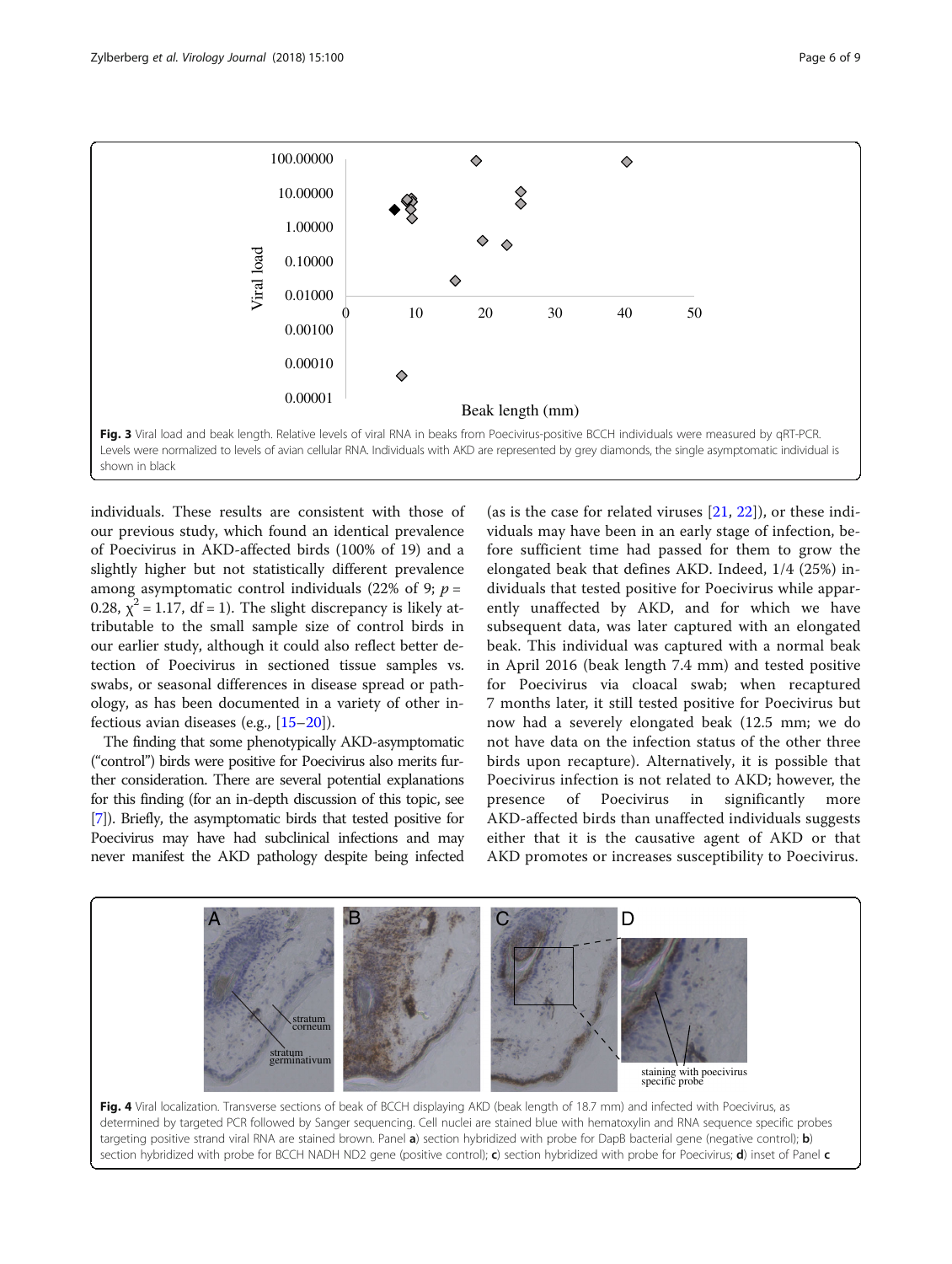<span id="page-6-0"></span>

While we previously detected Poecivirus in beak tissue of BCCH with AKD, it was unknown whether Poecivirus was infecting cells of the avian beak; therefore, it remained a possibility that Poecivirus was not an avian virus but was simply present in beak samples because of incidental contact with the virus, for example, via foraging. The in situ hybridization data presented here indicate that Poecivirus was present in cells of the stratum corneum and stratum germinativum in four individuals with AKD. These data must be considered preliminary as we were unable to acquire high quality beak sections from healthy individuals. Thus, it remains a formal possibility that the in situ probe may cross hybridize with unknown host RNAs. However, taken together with the lack of virus in other tissues unaffected by virus (such as brain and liver), the strand specific NanoString counting data which indicates the presence of the replicative negative strand in all AKD affected samples, and the phylogenetic positioning of this virus amongst other avian viruses [[7\]](#page-7-0), the collective data suggest that Poecivirus is indeed an infectious avian virus rather than an incidental contaminant. Moreover, the localization of Poecivirus in the stratum germinativum, the layer of the beak that gives rise to keratin cells, is consistent with the pathology of AKD, which is characterized by overgrowth of the keratin layer of the beak.

Our data suggest that field studies of Poecivirus and AKD would benefit by combining both cloacal and buccal swabs to test for the presence of Poecivirus in wild avian populations (Table [1\)](#page-4-0). Cloacal swabs performed best in non-terminal field-based sampling of AKD individuals for the presence of Poecivirus; cloacal swabs detected Poecivirus in 27/28 (96.4%) of AKD birds. Meanwhile, buccal swabs appear to be prone to type II error (false negatives) in individuals with AKD, detecting Poecivirus in only 3/21 (14.3%) AKD individuals tested; however, one of these individuals tested negative for the presence of Poecivirus via cloacal swab, indicating that combining the two methods could provide additional information. In contrast, 4/9 (44%) control individuals that tested positive for Poecivirus did so via buccal swab only. The difference in efficacy of the two swab types for detecting Poecivirus between AKD and control individuals is intriguing; future studies should investigate whether this difference has a biological basis. For example, detection of Poecivirus in cloacal swabs may require viral shedding, which could increase later in infection, once the elongated beak has had time to develop. While we tested a relatively small number of blood and fecal samples for the presence of Poecivirus, neither of these sample types showed promise for Poecivirus detection; however, given our limited sample size, this result should be considered preliminary.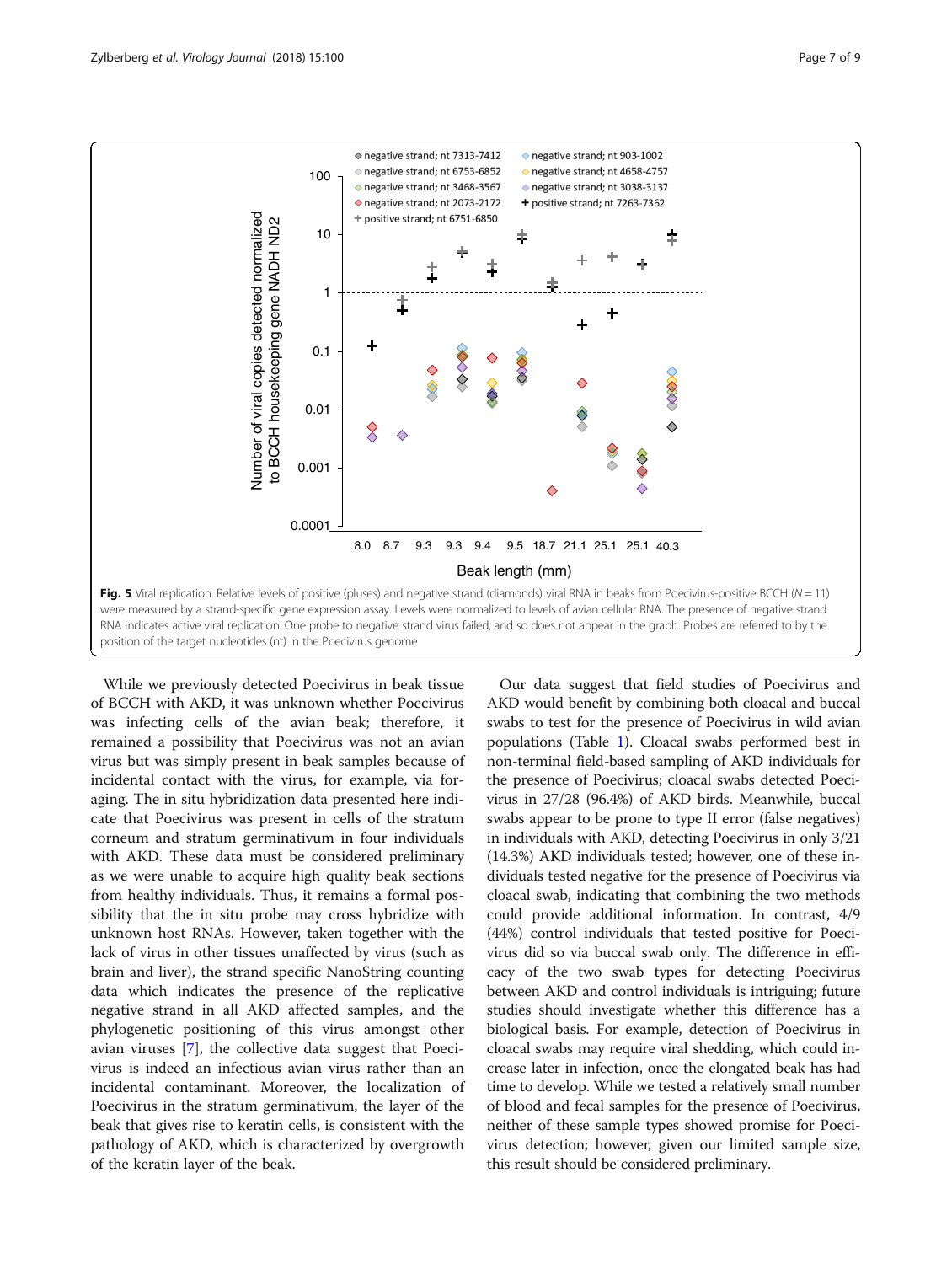#### <span id="page-7-0"></span>Conclusions

Poecivirus continues to warrant further investigation as a candidate agent of AKD. The data presented here show a strong, statistically significant relationship between Poecivirus infection and AKD, and provide evidence that Poecivirus is indeed an avian virus, infecting and actively replicating in beak tissue of AKD-affected BCCH. Cloacal and buccal swabs provide a promising method for non-terminal field-testing of wild birds for the presence of Poecivirus, and a way forward for future studies of the impacts of this pathogen on the ecology and fitness of wild bird populations. Ultimately, a viral challenge of healthy individuals with Poecivirus is needed to determine with certainty the role of Poecivirus in AKD and will allow us to better understand the impact of this disease on avian populations worldwide.

#### Additional file

[Additional file 1:](https://doi.org/10.1186/s12985-018-1008-5) PCR primers. PCR primers used to detect Poecivirus. (PDF 62 kb)

#### Abbreviations

AKD: avian keratin disorder; BCCH: black-capped chickadee (Poecile atricapillus)

#### Acknowledgments

We thank Hannah Retallack, Christopher Liverman, and Caleigh Mandel-Brehm for laboratory assistance; Kristeene Knopp, Amy Kistler, and Andrew Reeves for comments on an earlier version of this manuscript; Jennifer Mann for logistical assistance; and Lisa Pajot, Rachel Richardson, and numerous volunteers for assistance with sample collections.

#### Funding

A National Science Foundation Postdoctoral Research Fellowship (M.Z.). The Howard Hughes Medical Institute (J.L.D.).

U. S. Geological Survey through the Wildlife Program of the Ecosystems Mission Area (C.M.H., C.V.).

The Chan Zuckerberg Biohub (J.L.D.).

The funders had no role in study design, data collection and interpretation, or the decision to submit the work for publication. Any use of trade, product, or firm names in this publication is for descriptive purposes only and does not imply endorsement by the U. S. Government.

#### Availability of data and materials

The datasets generated and/or analyzed during the current study are available in [[23\]](#page-8-0).

#### Authors' contributions

M.Z. participated in the conception, design, and coordination of the study, performed lab work and data analyses, and wrote and revised the manuscript; C.V. participated in the conception, design, and coordination of the study, collected the samples, and participated in revising the manuscript; C.M.H. and J.D. oversaw the conception and design of the project, supervised its execution and participated in editing and revising the manuscript. All authors read and approved the final manuscript.

#### Ethics approval and consent to participate

All work was conducted with the approval of the U. S. Geological Survey (USGS) Alaska Science Center Institutional Animal Care and Use Committee (Assurance #2016–14) and under appropriate state and federal permits.

#### Competing interests

The authors declare that they have no competing interests.

#### Publisher's Note

Springer Nature remains neutral with regard to jurisdictional claims in published maps and institutional affiliations.

#### Author details

<sup>1</sup>Department of Biochemistry and Biophysics, University of California, San Francisco, California 94158, USA. <sup>2</sup>U. S. Geological Survey, Alaska Science Center, Anchorage, AK 99508, USA. <sup>3</sup>Department of Pathology, University of California, San Francisco, California 94143, USA. <sup>4</sup>Chan Zuckerberg Biohub San Francisco, California, USA.

# Received: 17 February 2018 Accepted: 28 May 2018<br>Published online: 15 June 2018

#### References

- 1. Handel CM, Pajot LM, Matsuoka SM, Van Hemert C, Terenzi J, Talbot SL, et al. Epizootic of beak deformities among wild birds in Alaska: an emerging disease in North America? Auk. 2010;127:882–98.
- Van Hemert C, Handel CM, O'Hara TM. Evidence of accelerated beak growth associated with avian keratin disorder in black-capped chickadees (Poecile atricapillus). J Wildl Dis [Internet]. Wildlife Disease Association; 2012;48:686– 94. Available from: <http://www.bioone.org/doi/abs/10.7589/0090-3558-48.3.686>
- 3. Van Hemert C, Armién AG, Blake JE, Handel CM, O'Hara TM. Macroscopic, histologic, and ultrastructural lesions associated with avian keratin disorder in black-capped chickadees (Poecile atricapillus). Vet Pathol Online [Internet]. 2013; Available from: [http://vet.sagepub.com/content/early/2013/02/11/](http://vet.sagepub.com/content/early/2013/02/11/0300985812469637.abstract) [0300985812469637.abstract](http://vet.sagepub.com/content/early/2013/02/11/0300985812469637.abstract)
- 4. D'Alba L, Van Hemert C, Spencer KA, Heidinger BJ, Gill L, Evans NP, et al. Melanin-based color of plumage: role of condition and of feathers' microstructure. Integr Comp Biol. 2014;54:633–44. Available from: [http://icb.](http://icb.oxfordjournals.org/content/54/4/633.abstract) [oxfordjournals.org/content/54/4/633.abstract](http://icb.oxfordjournals.org/content/54/4/633.abstract)
- 5. Wilkinson LC, Handel CM, Van Hemert C, Loiseau C, RNM S. Avian malaria in a boreal resident species: long-term temporal variability, and increased prevalence in birds with avian keratin disorder. Int J Parasitol. 2016;46:281– 90. Available from: [http://www.sciencedirect.com/science/article/pii/](http://www.sciencedirect.com/science/article/pii/S0020751916000205) [S0020751916000205](http://www.sciencedirect.com/science/article/pii/S0020751916000205)
- 6. Van Hemert C, Handel CM. Beak deformities in northwestern crows: evidence of a multispecies epizootic. Auk. 2010;127:746–51.
- 7. Zylberberg M, Van Hemert C, Dumbacher JP, Handel CM, Tihan T, DeRisi JL. Novel picornavirus associated with avian keratin disorder in Alaskan birds. MBio. 2016;7:e00874-16.
- 8. British Trust for Ornithology. Big Garden Beak Watch Results [Internet]. The Nunnery, Thetford, Norfolk: British Trust for Ornithology, BTO; 2017. Available from: [http://www.bto.org/volunteer-surveys/gbw/about/background/](http://www.bto.org/volunteer-surveys/gbw/about/background/projects/bgbw/results/species) [projects/bgbw/results/species](http://www.bto.org/volunteer-surveys/gbw/about/background/projects/bgbw/results/species)
- 9. Harrison T. Beak deformities of garden birds. Br Birds. 2011;104:538–41.
- 10. Craves JA. Passerines with deformed bills. North Am Bird Bander. 1994;19:14–8.
- 11. Tully TN Jr, MPC L, Dorrestein GM. Handbook of avian medicine. 2nd ed. New York: Butterworth-Heinemann, Elsevier Science Limited; 2000.
- 12. Handel CM, Van Hemert C. Environmental contaminants and chromosomal damage associated with beak deformities in a resident north American passerine. Env Toxicol Chem 2014/11/08. 2015;34:314–27.
- 13. Longmire JL, Lewis AK, Brown NC, Buckingham JM, Clark LM, Jones MD, et al. Isolation and molecular characterization of a highly polymorphic centromeric tandem repeat in the family Falconidae. Genomics. 1988;2:14– 24. Available from: [http://www.sciencedirect.com/science/article/pii/](http://www.sciencedirect.com/science/article/pii/0888754388901048) [0888754388901048](http://www.sciencedirect.com/science/article/pii/0888754388901048)
- 14. Gibson DG, Young L, Chuang R-Y, Venter JC, Hutchison CA, Smith HO. Enzymatic assembly of DNA molecules up to several hundred kilobases. Nat Meth [Internet]. Nature Publishing Group; 2009;6:343–345. Available from: [https://doi.org/10.1038/nmeth.1318.](https://doi.org/10.1038/nmeth.1318)
- 15. Altizer S, Dobson A, Hosseini P, Hudson P, Pascual M, Rohani P. Seasonality and the dynamics of infectious diseases. Ecol Lett. 2006;9:467–84. Available from: <https://onlinelibrary.wiley.com/doi/full/10.1111/j.1461-0248.2005.00879.x>
- 16. Cornelius JM, Zylberberg M, Breuner CW, Gleiss AC, Hahn TP. Assessing the role of reproduction and stress in the spring emergence of haematozoan parasites in birds. J Exp Biol. 2014;217:841-9.
- 17. Zylberberg M, Lee KA, Klasing KC, Wikelski M. Increasing avian pox prevalence varies by species, and with immune function. in Galápagos finches Biol Conserv. 2012;153:72–9.